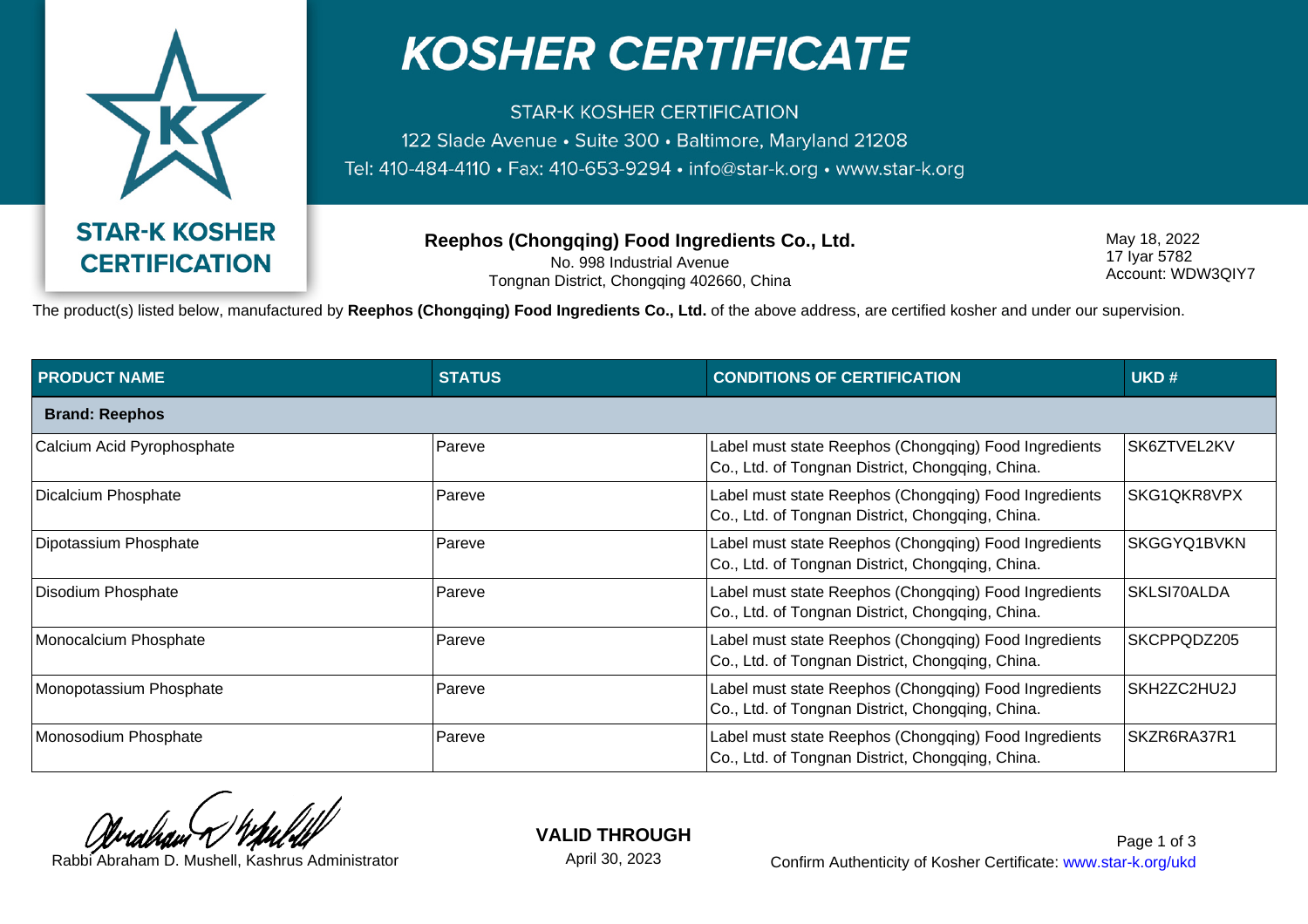

## **KOSHER CERTIFICATE**

**STAR-K KOSHER CERTIFICATION** 122 Slade Avenue · Suite 300 · Baltimore, Maryland 21208 Tel: 410-484-4110 · Fax: 410-653-9294 · info@star-k.org · www.star-k.org

> **Reephos (Chongqing) Food Ingredients Co., Ltd.** No. 998 Industrial Avenue Tongnan District, Chongqing 402660, China

May 18, 2022 17 Iyar 5782 Account: WDW3QIY7

The product(s) listed below, manufactured by **Reephos (Chongqing) Food Ingredients Co., Ltd.** of the above address, are certified kosher and under our supervision.

| <b>PRODUCT NAME</b>          | <b>STATUS</b> | <b>CONDITIONS OF CERTIFICATION</b>                                                                        | UKD#               |  |  |
|------------------------------|---------------|-----------------------------------------------------------------------------------------------------------|--------------------|--|--|
| <b>Brand: Reephos</b>        |               |                                                                                                           |                    |  |  |
| Potassium Polymetaphosphate  | Pareve        | Label must state Reephos (Chongqing) Food Ingredients<br>Co., Ltd. of Tongnan District, Chongqing, China. | SKMIBQ8M8T8        |  |  |
| Sodium Acid Pyrophosphate    | Pareve        | Label must state Reephos (Chongqing) Food Ingredients<br>Co., Ltd. of Tongnan District, Chongqing, China. | <b>SKIZC7XBFMR</b> |  |  |
| Sodium Hexametaphosphate     | Pareve        | Label must state Reephos (Chongqing) Food Ingredients<br>Co., Ltd. of Tongnan District, Chongqing, China. | SKYIYAM6ZVW        |  |  |
| Sodium Tripolyphosphate      | ⊦Pareve       | Label must state Reephos (Chongqing) Food Ingredients<br>Co., Ltd. of Tongnan District, Chongqing, China. | SKCUPUSW6QS        |  |  |
| Tetrapotassium Pyrophosphate | Pareve        | Label must state Reephos (Chongqing) Food Ingredients<br>Co., Ltd. of Tongnan District, Chongqing, China. | SK313LDJIKC        |  |  |
| Tetrasodium Pyrophosphate    | Pareve        | Label must state Reephos (Chongqing) Food Ingredients<br>Co., Ltd. of Tongnan District, Chongqing, China. | SKG025LWLJH        |  |  |
| <b>Tricalcium Phosphate</b>  | Pareve        | Label must state Reephos (Chongqing) Food Ingredients<br>Co., Ltd. of Tongnan District, Chongqing, China. | SKCL4DZMZ68        |  |  |

**VALID THROUGH** April 30, 2023